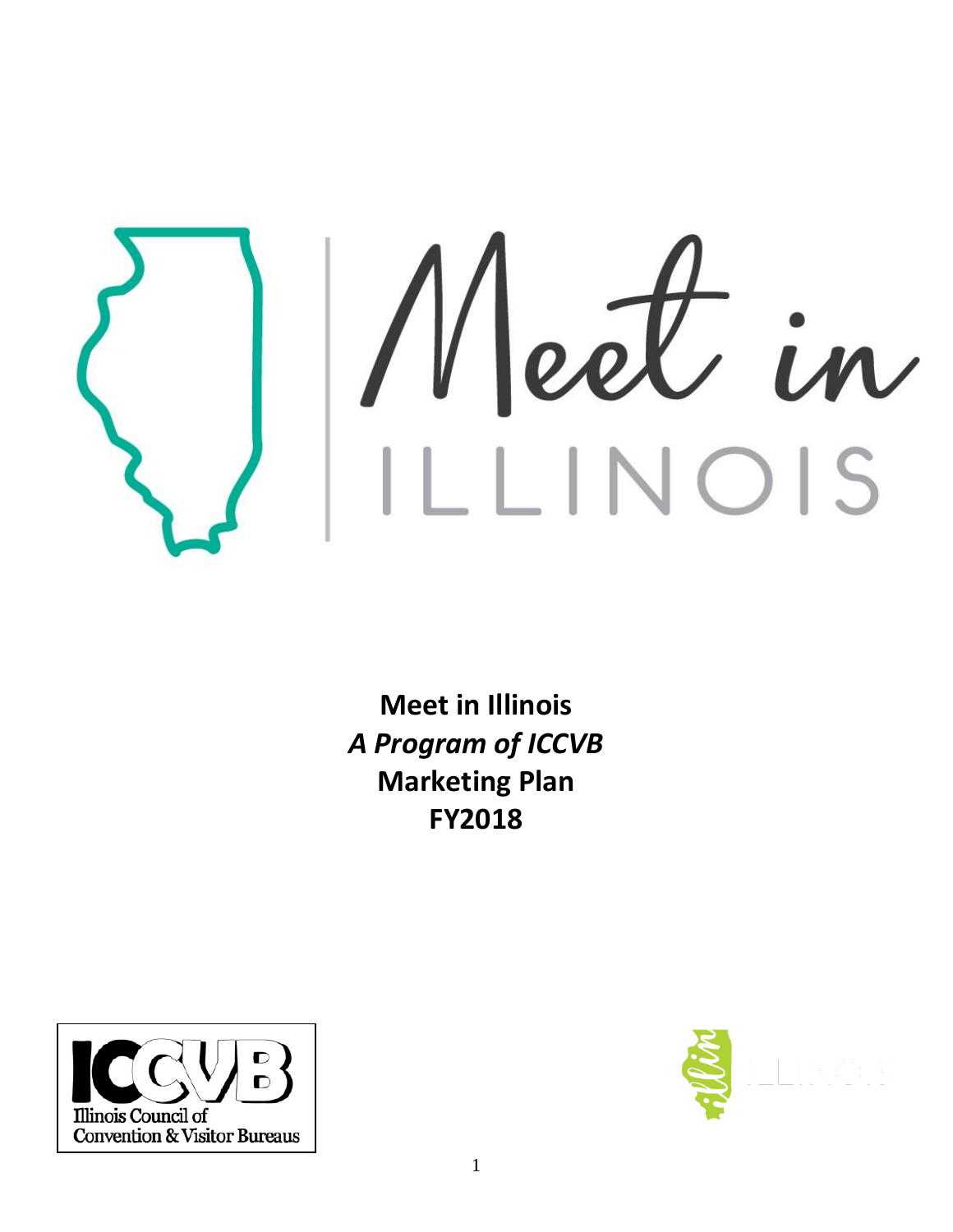## **Meet in Illinois FY14' Marketing Plan**

## **I. Mission Statement:**

To encourage and enhance the partnership among the Illinois Convention and Visitors Bureaus (ICCVB) and the Illinois Office of Tourism (IOT) for marketing the State of Illinois as a premier meetings destination in order to generate additional revenue and drive economic impact throughout the state.

## **II. Overview**

Meet in Illinois, a niche committee of the Illinois Council of Convention & Visitors Bureaus, was created with the purpose of marketing and selling the State of Illinois to the meetings and conventions markets.



# **MEETINGS MEAN BUSINESS**

# **Our Competition Knows It Too!**

FY17 Tracking from Meet in Illinois CVB's **outside of CHICAGO** reported through Second Quarter:

\$126 Million in Economic Impact 310,000 Lead Room Nights 48,000 Booked Room Nights to date 69,000 Delegates visiting

## **Add Chicago venues and hotels and WOW – Opportunity is knocking**

McCormick Center did an impact study in 2015, and hosted 57 events, which were attended by **983,105** exhibitors, visitors, and organizers. The total spending associated with these events was more than **\$895 million** (in 2016 dollars). Total spending by all visitors, including attendees at local/public events, generated nearly \$0.99 billion of direct economic impact to Illinois in 2015. Total spending by all visitors, including attendees at local/public events, generated nearly \$1.132 billion of direct economic impact to Chicago in 2015 (in 2016 dollars). The impact estimates reported in this study are the sum of three channels of economic impact: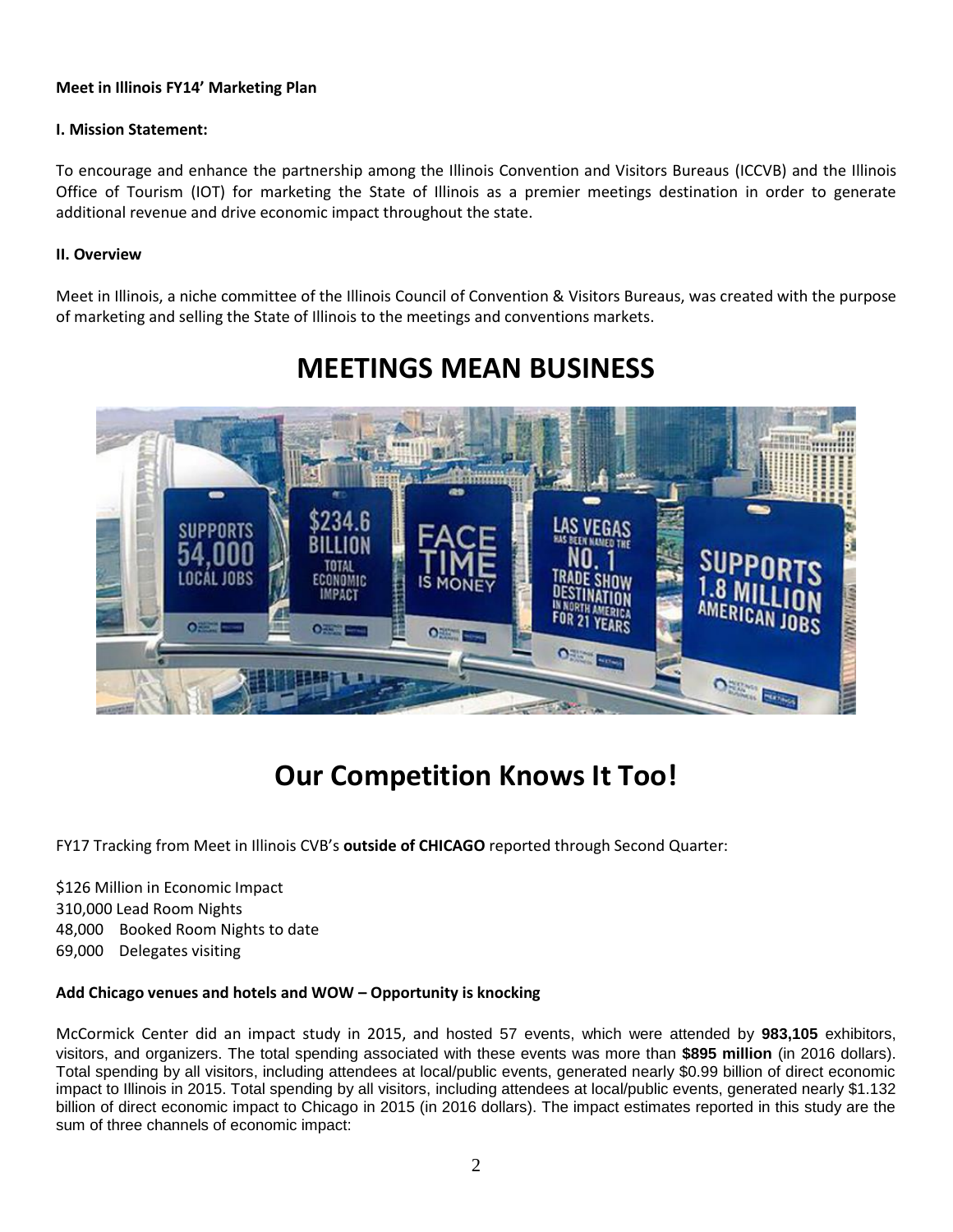## **Meet in Illinois Target Markets**

Association SMERF/Specialty Fraternal Religious Corporate

## **Positioning**

Meet in Illinois, with Convention and Visitors Bureau participation from around the Illinois, will increase Illinois's sales efforts and presence at key meetings & conventions tradeshows. The committee's goal is to education national, regional, and state meeting professionals, representing all market segments that Illinois is an excellent meetings destination, offering wonderful service at a multitude of unique and traditional meeting facilities. A unique and comprehensive Meeting Planners Guide provides specific information regarding meeting destinations (in hard copy and online format). A dedicated website, [www.meetinillinois.com,](http://www.meetinillinois.com/) provides additional information regarding each destination and is a source for planners who have been targeted in media placements and pre/post mailers created by the IOT.

#### **Committee Goals**

- a. To increase awareness of Illinois as a destination for meetings and conventions
- b. To attract meetings business to destinations throughout the State of Illinois

c. To enhance existing and encourage new, successful partnerships among the Illinois CVBs, IOT, and additional industry associations.

#### **Objectives**

- a. To market and sell the State of Illinois as a premier meeting destination
- b. To create Meet in Illinois a "brand awareness"
- c. Generate new meeting planner prospects for partner CVB's through new business development initiatives and IOT / Meet in Illinois sponsored booths or events at tradeshows
- d. Provide professional development opportunities for Meet in Illinois Partners
- e. Educate IOT on the significance of meetings on the Illinois economy, and specifically hotel/motel tax generation.
- f. Improve tracking to validate the significance.

**Strategies to Achieve Goals for FY18:**

**The following 3 tradeshows have been identified as opportunities to request Niche Market Grant Funds** 

## **Small Market Meetings Conference – South Bend, IN – September 26-28, 2017 10 CVB's attending**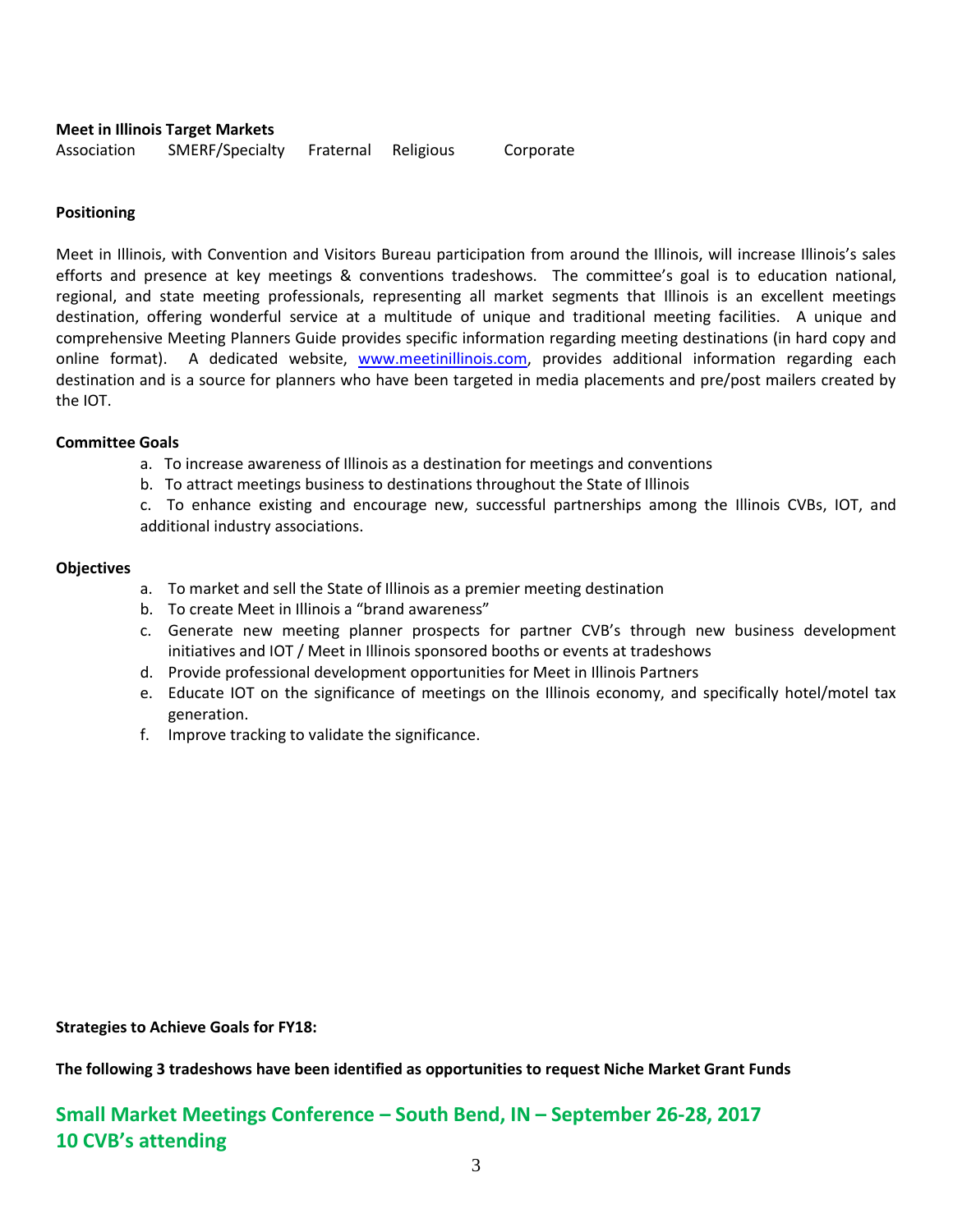**Option A: \$7,500** Breakfast Sponsorship: This includes 20-25 mins of presentation time to all the planners. Sponsorship also includes sponsor booth, you company logo listed on all conference sponsorship signage, in the delegate registry, and on the SMMC website. Great Exposure!

**\$6,000 from Niche Market Grant/IOT \$1,500 P2P from 10 CVB's.** 

**Option B: \$4,500** Visa Card Giveaway. Meet in Illinois will be the Official Visa Card Giveaway Sponsor. Your company will provide the Visa Gift Cards (1-\$200 and 1-\$100) for the giveaway. As the sponsor, you will have an opportunity for the planners to stop by your sponsor booth and drop their business card off. This is a great opportunity for you and your partners to visit with the planners. Plus, you will be listed on all the conference sponsorship signage, in the delegate registry, and on the SMMC website. We will announce the winners of the gift cards at the end of the conference after the closing luncheon.

**\$4,500 from Niche Market Grant/IOT CVB's will purchase the Visa Cards**

## **Rejuvenate/Connect Faith Religious Conference - Cincinnati October 2017 9 CVB's attending**

**Option A: \$17,500 Connect Staff T-Shirts.** Connect staff would serve as walking and talking billboards on-site at Connect! We can pass out business cards, collateral, etc. on Day 1 (Registration) of the show, a day where every single meeting planner will speak to our team who would be wearing a Meet In Illinois shirt! This is by far one of the best opportunities for branding/awareness and will certainly be a great conversation piece for everyone at the event!



- Meet in Illinois marketing materials to be inserted into each meeting planner bag distributed at registration
- Discounted rate of \$500 off Connect Faith registration for all Illinois attendees (discounted rate of \$3,750 from regular rate of \$4,250)
- Sponsor logo recognition in the printed Connect Faith Marketplace event guide
- Logo and link on Connect Faith website
- Recognition on event signage and Marketplace entrance-unit
- Contact information listing in the marketplace quide
- Social media shout-outs during Connect Faith
- Sponsor ribbon recognition on individual attendee conference name badges
- Access to Sponsor VIP Lounge in Marketplace

**Option B: \$6,000 Meet in Illinois free night dinner/event experience in Cincinnati.** Similar to the RCMA dinner at Gibson's last year, we will invite up to 20 planners to join Meet in Illinois for private function on the planner's free night on day 2.

**\$5,000 from Niche Market Grant/IOT \$1,000 in P2P from CVB's. (this show is more expensive!)**

## **Religious Conference Management Association (RMCA) Emerge Omaha, NE January 2018. 5 CVB's attending**

**Option A: \$12,500 Breakfast and Education Session (Super Tuesday)** Includes 4-minute exposure in each breakout session, table for collateral, 1 registration, 1 booth and ½ page ad in conference program. State representative invited to use comp registration.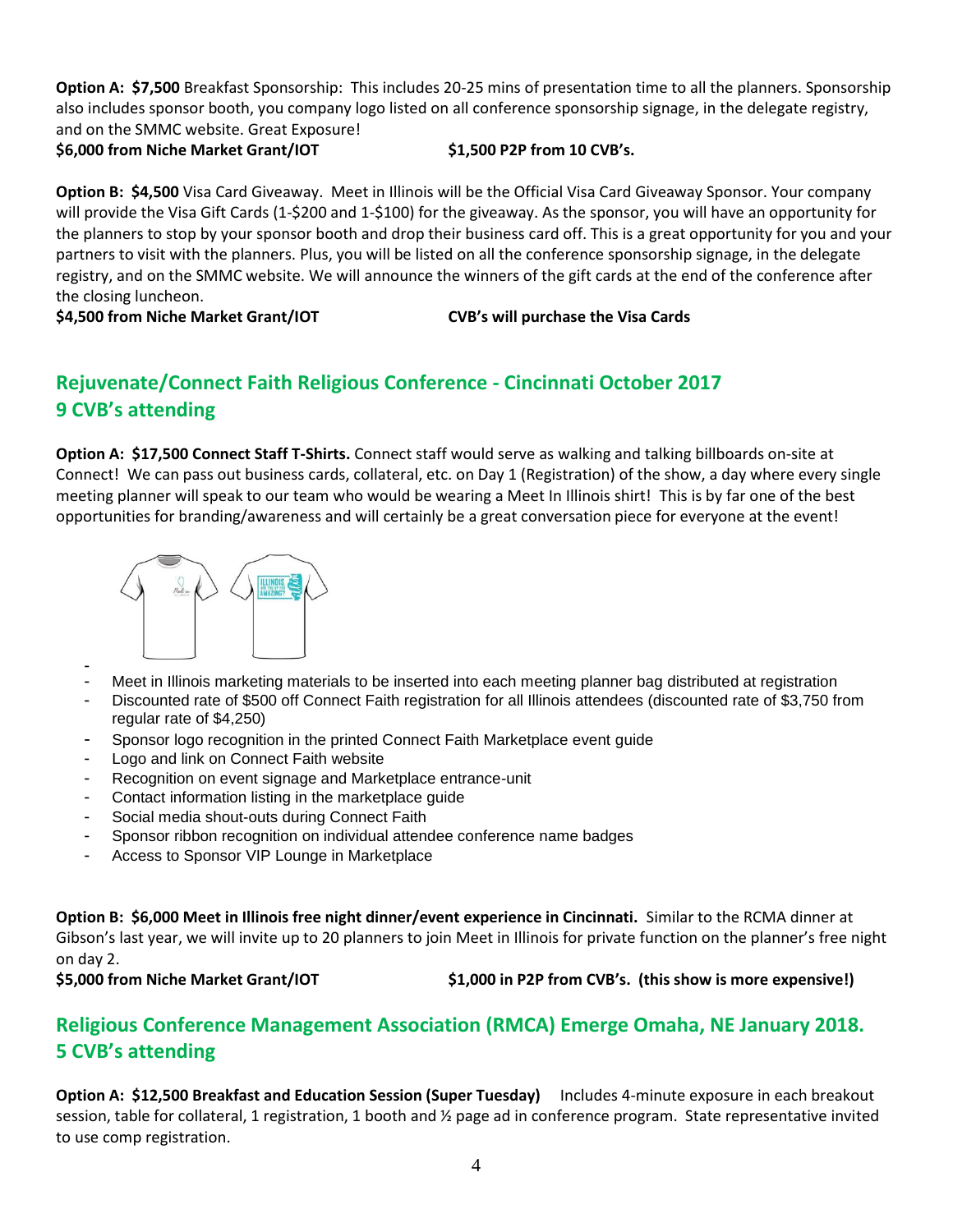## **\$12,500 from Niche Market Grant/IOT**

**Option B: \$6,000 Meet in Illinois free night dinner/event experience in Omaha.** This was a very successful event with 40 planners attending in Chicago at Gibson's in 2017, thanks to Choose Chicago's generous hosting option. We would create the dinner experience in Omaha and select 20 qualified planners to attend with our 5 CVB representatives.

**\$5,500 from Niche Market Grant/IOT \$500 in P2P from CVB's.**

## **Expected Results / Benefits**

- a. Increased Illinois CVB participation in Meet in Illinois shows and events.
- b. Increased communication between Meet in Illinois, ICCVB, and IOT.
- c. Increased contact generation at Meet in Illinois shows by 5% FY13's was 1,200+ contacts
- d. Increased user sessions visits and page views on www.meetinillinois.com

## **Evaluators**

- a. Measure and compare, by year, participation at Meet in Illinois shows and events on a yearly basis
- b. Compile an annual survey of objectives and asking for suggestions from Meet in Illinois members
- c. Utilize the uniform tracking form to record return on investment from Meet in Illinois events
- d. Increase RFP's generated through the www.meetinillinois.com

**Trade Shows CVB's are attending with at least 3 Meet in Illinois members. These are paid directly by each CVB:**

**Connect Specialty, Corporate, and Association Marketplace New Orleans August 2017 \$4,000-\$7000 investment**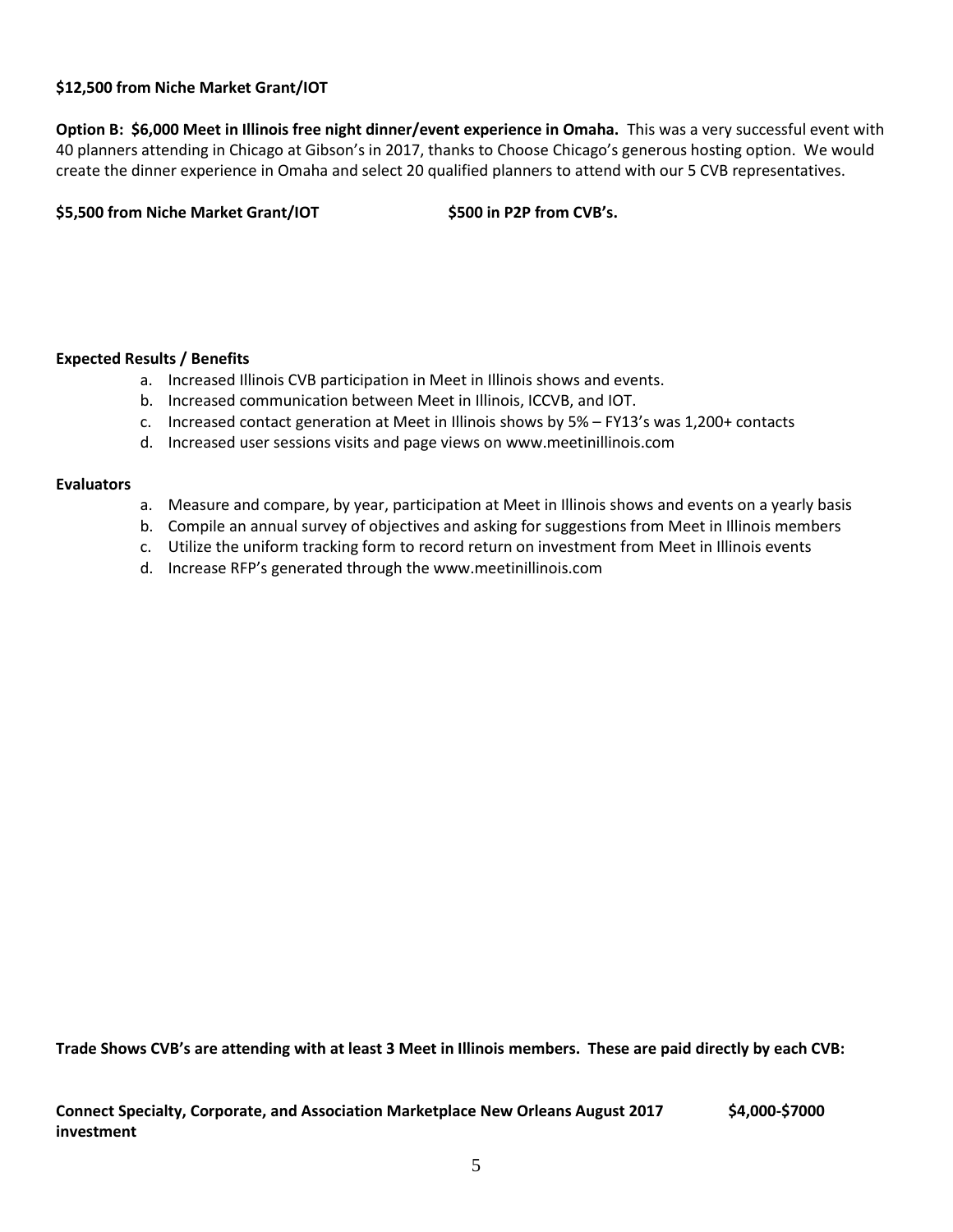| Small Market Meetings South Bend, IN September 2017<br>investment                | \$2,500<br>$\overline{\phantom{a}}$ | \$3,000 |  |
|----------------------------------------------------------------------------------|-------------------------------------|---------|--|
| <b>Connect Faith Cincinnati, October 2017</b><br>investment                      | \$5,000-\$7,000                     |         |  |
| <b>RCMA Emerge Omaha January 2018</b><br>investment                              | \$2,500-\$3,500                     |         |  |
| HelmsBriscoe ABC Conference April 2018<br>investment                             | \$3,000-\$5,000                     |         |  |
| <b>Fraternity Executives Association Conference Tampa May 2018</b><br>investment | \$1,500-\$2,500                     |         |  |
| <b>MPI World Education Congress Indianapolis June 2018</b><br>investment         | \$2,000                             | \$3000  |  |

## If no Niche Market Funds or IOT funds are available to support Meet in Illinois members, the following P2P will be considered and discussed at the May 16<sup>th</sup> ICCVB Niche Market Meeting

| 1. Small Market Meetings – Private Planner Event or Sponsorship | 10 CVB's @ \$400 each = \$4,000<br>10 CVB's @ \$250 each = \$2,500 |
|-----------------------------------------------------------------|--------------------------------------------------------------------|
| 2. Connect Faith – Private planner event for 10 or sponsorship  | 7 CVB's @ \$300 each = \$2,100                                     |